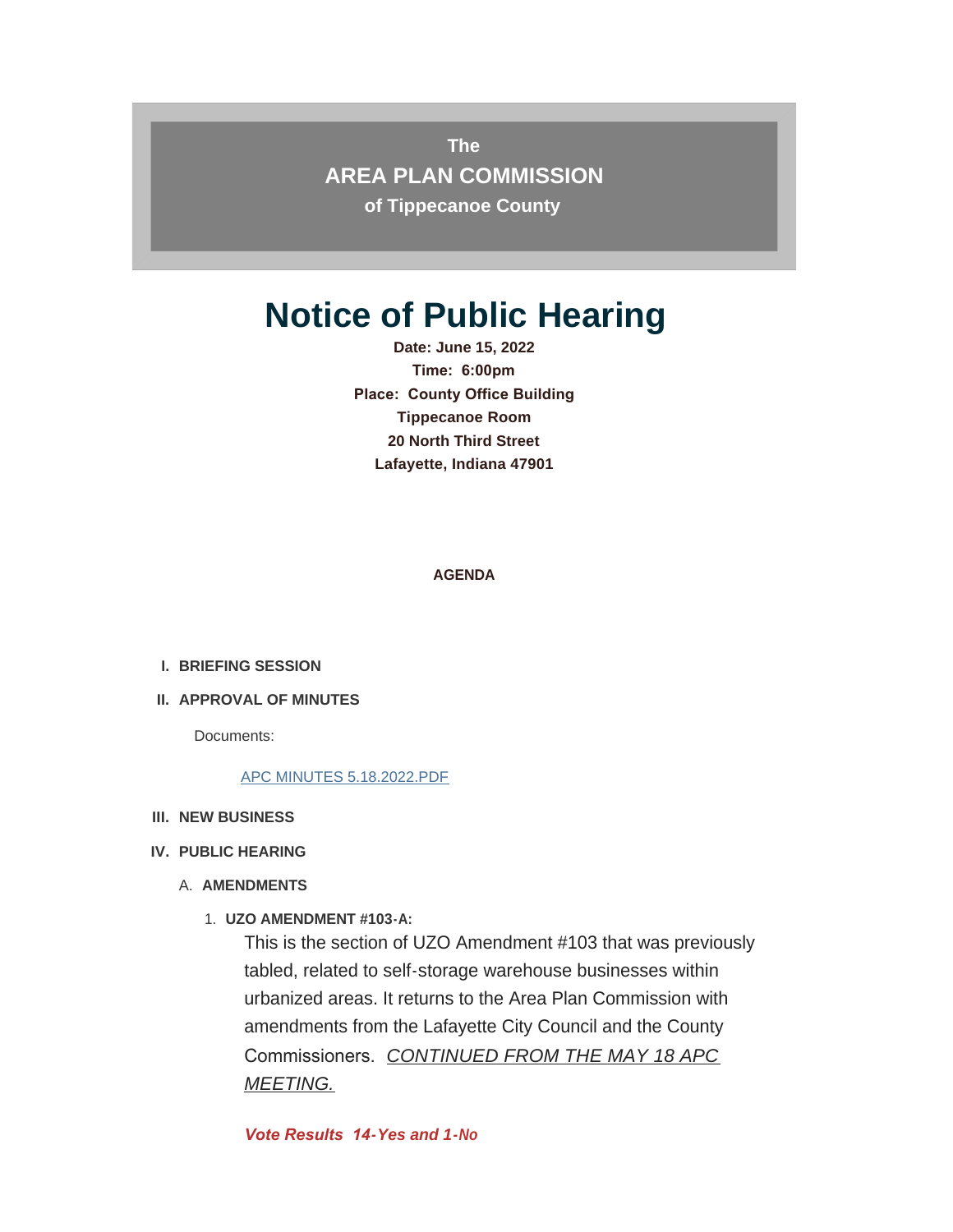Documents:

# [AMEND103-A ADDENDUM.PDF](http://www.tippecanoe.in.gov/AgendaCenter/ViewFile/Item/12779?fileID=25602)

# **COMPREHENSIVE PLAN RESOLUTION** B.

**RESOLUTION #2022-03:** 1.

A resolution to adopt into the *Comprehensive Plan,* the updated draft of the County's Multi-Hazard Mitigation Plan as required by the Federal Disaster Mitigation Act of 2000.

# *Vote Results 15-Yes and 0-No*

Documents:

# [RES 2022-03 MULTI-HAZARD REPORT.PDF](http://www.tippecanoe.in.gov/AgendaCenter/ViewFile/Item/12780?fileID=25603)

# C. SUBDIVISIONS

**S-5071 WIGGINS FARM SUBDIVISION (MAJOR-PRELIMINARY):** 1.

Petitioner is requesting preliminary approval of a 78-lot, residential subdivision (with two outlots) on 29.61 acres located on the east side of N. Salisbury Street, ¼ mile north of Kalberer Road, in West Lafayette, Wabash 06 (NE) 23-4. *CONTINUED FROM THE MAY 18TH APC MEETING BECAUSE PUBLIC NOTICE WAS NOT DONE.*

*Vote Results:* 

*Bonding 15-Yes and 0-No*

*Conditional Primary Approval 15-Yes and 0-No*

Documents:

# [S-5071 WIGGINS FARM SUB.PDF](http://www.tippecanoe.in.gov/AgendaCenter/ViewFile/Item/12781?fileID=25604)

**S-5075 WABASH RIDGE SUBDIVISION (MAJOR-PRELIMINARY):** 2.

Petitioner is requesting preliminary approval of a multi-family subdivision of one lot of 10.89 acres with one clubhouse and five apartment buildings with 240 total units, located on the northwest side of Paramount Drive at the Genoa Drive intersection in Wabash 2 (NE) 23-5.

*Vote Results:*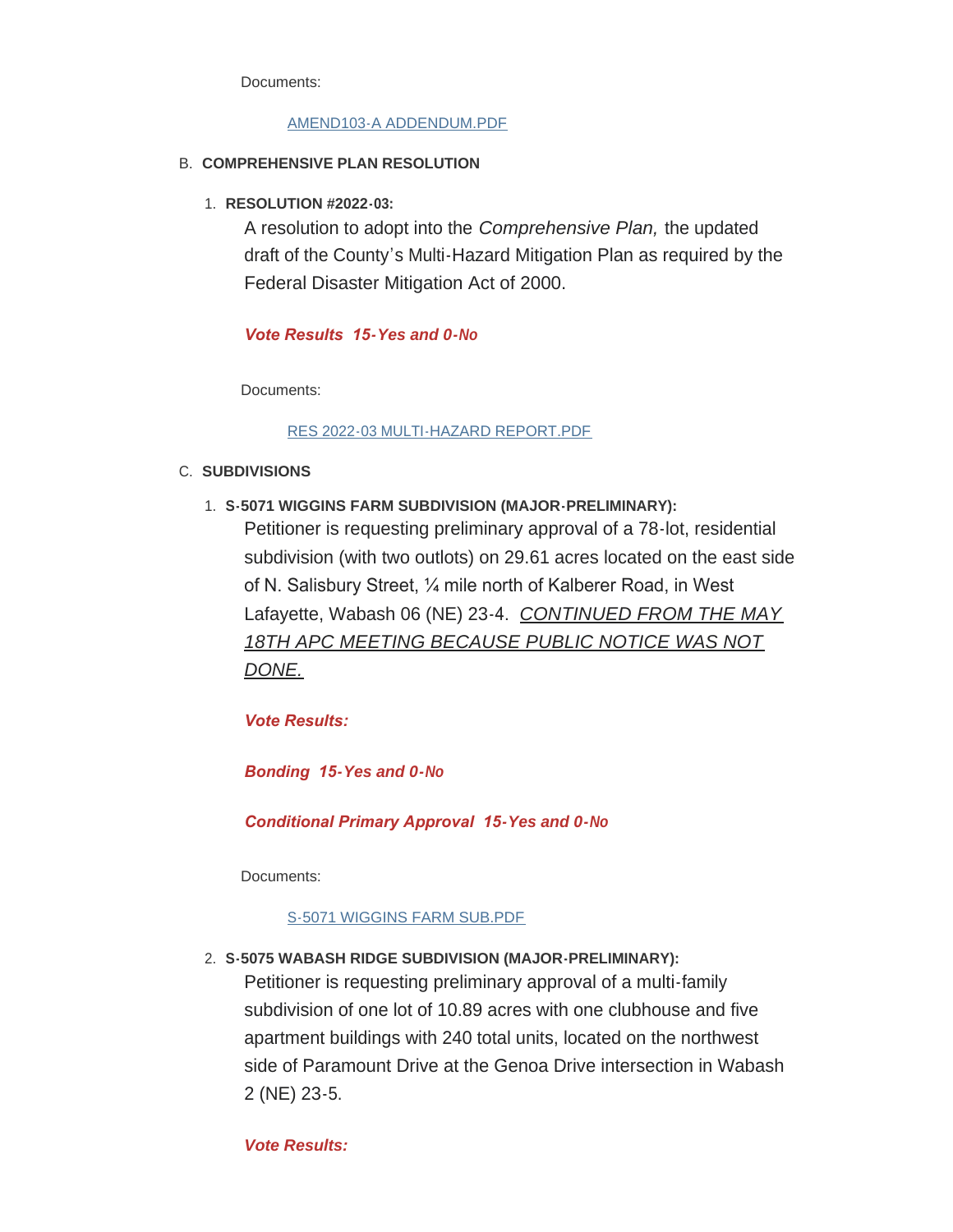# *Bonding 15-Yes and 0-No*

# *Conditional Primary Approval 15-Yes and 0-No*

Documents:

## [S-5075 WABASH RIDGE SUB.PDF](http://www.tippecanoe.in.gov/AgendaCenter/ViewFile/Item/12782?fileID=25605)

#### **REZONING ACTIVITIES** D.

**Z-2856 BET RENTALS, LLC (R1 TO GB):** 1.

Petitioner is requesting rezoning of 1.716 acres located on the north side of Brady Lane, east of Concord Road, specifically, 3416 Brady Lane, Lafayette, Wea 3 (NE) 22-4. *CONTINUED FROM THE MAY 18TH APC MEETING AT PETITIONER'S REQUEST TO EXCEPT OUT LAND IN THE FLOOD PLAIN.*

# *Vote Results 15-Yes and 0-No*

Documents:

# [Z-2856 BET RENTALS, LLC.PDF](http://www.tippecanoe.in.gov/AgendaCenter/ViewFile/Item/12783?fileID=25606)

**Z-2860 RICHARD & GAIL MICHAEL (NB TO NBU):** 2. Petitioners are requesting rezoning of 911 N. 18<sup>th</sup> Street, located on the northeast corner of Salem and N. 18<sup>th</sup> Streets, in Lafayette, Fairfield 21 (NE) 23-4.

# *Vote Results 15-Yes and 0-No*

Documents:

#### [Z-2860 RICHARD AND GAIL MICHAEL.PDF](http://www.tippecanoe.in.gov/AgendaCenter/ViewFile/Item/12784?fileID=25607)

## **ADMINISTRATIVE MATTERS V.**

# **APPROVAL OF THE JULY EXECUTIVE COMMITTEE AGENDA VI.**

Documents:

#### [07062022 EXEC AGENDA.PDF](http://www.tippecanoe.in.gov/AgendaCenter/ViewFile/Item/12785?fileID=25608)

#### **DETERMINATION OF VARIANCES - AREA BOARD OF ZONING APPEALS VII.**

Documents:

[2022-06 CDOV.PDF](http://www.tippecanoe.in.gov/AgendaCenter/ViewFile/Item/12786?fileID=25609)